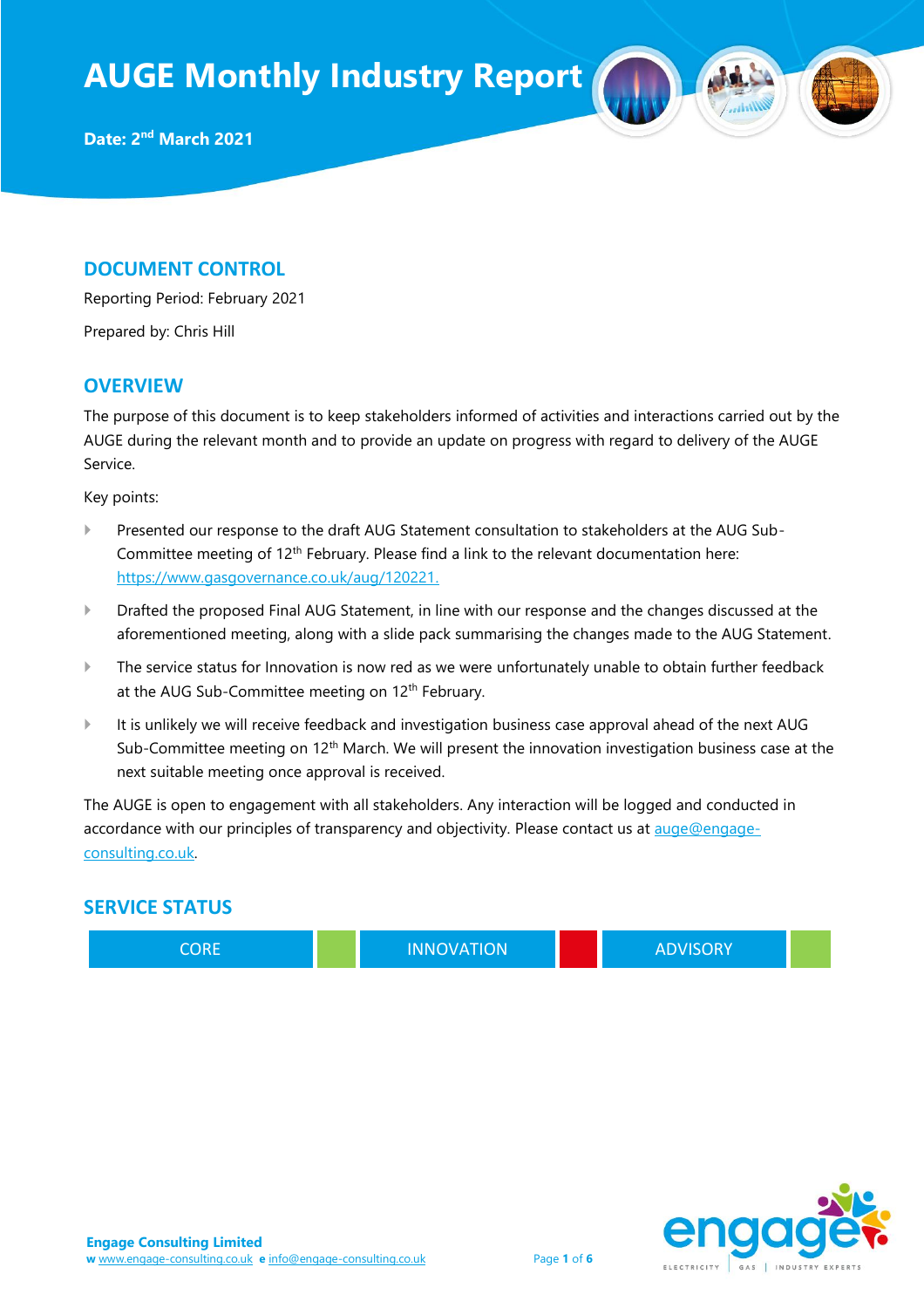## **CORE SERVICE** KEY INFORMATION Progress in Last Period Drafted the proposed Final AUG Statement. This will be provided to the Joint Office for publication on 5th March. Finalised the updated consumption forecast (details are provided at the end of this document). Re-ran model with updated consumption forecast to generate updated results. Updated the sites with no read methodology to include reads rejected for being outside the lower outer tolerance. Commenced drafting slides summarising the changes contained within the proposed Final AUG Statement. These will be presented to stakeholders at the AUG Sub-Committee meeting on 12<sup>th</sup> March. Meetings Attended AUG Sub-Committee Meeting  $-12<sup>th</sup>$  February. Meeting with Utilita –  $24<sup>th</sup>$  February – discussion of data provided in relation to prepayment customers. Planned for Next Period Publish our proposed Final AUG Statement and accompanying slide pack summarising the changes made. Present the proposed Final AUG Statement at the AUG Sub-Committee meeting scheduled for 12<sup>th</sup> March.  $\blacktriangleright$  The Final AUG Statement will be published on 31<sup>st</sup> March, making any final refinements that are appropriate, arising from feedback at the AUG Sub-Committee meeting of 12<sup>th</sup> March. Commence final updates and publish the Final AUG Statement for Gas Year 2021-2022. Meetings Planned  $\blacktriangleright$  AUG Sub-Committee meeting scheduled for 12<sup>th</sup> March to present the Proposed Final AUG Statement. Key Issues COVID-19 - Potential impacts assessed and included in the 2020/21 proposed Final AUG Statement where appropriate. We will continue to consider the impact of COVID-19 for forecasts in subsequent years.

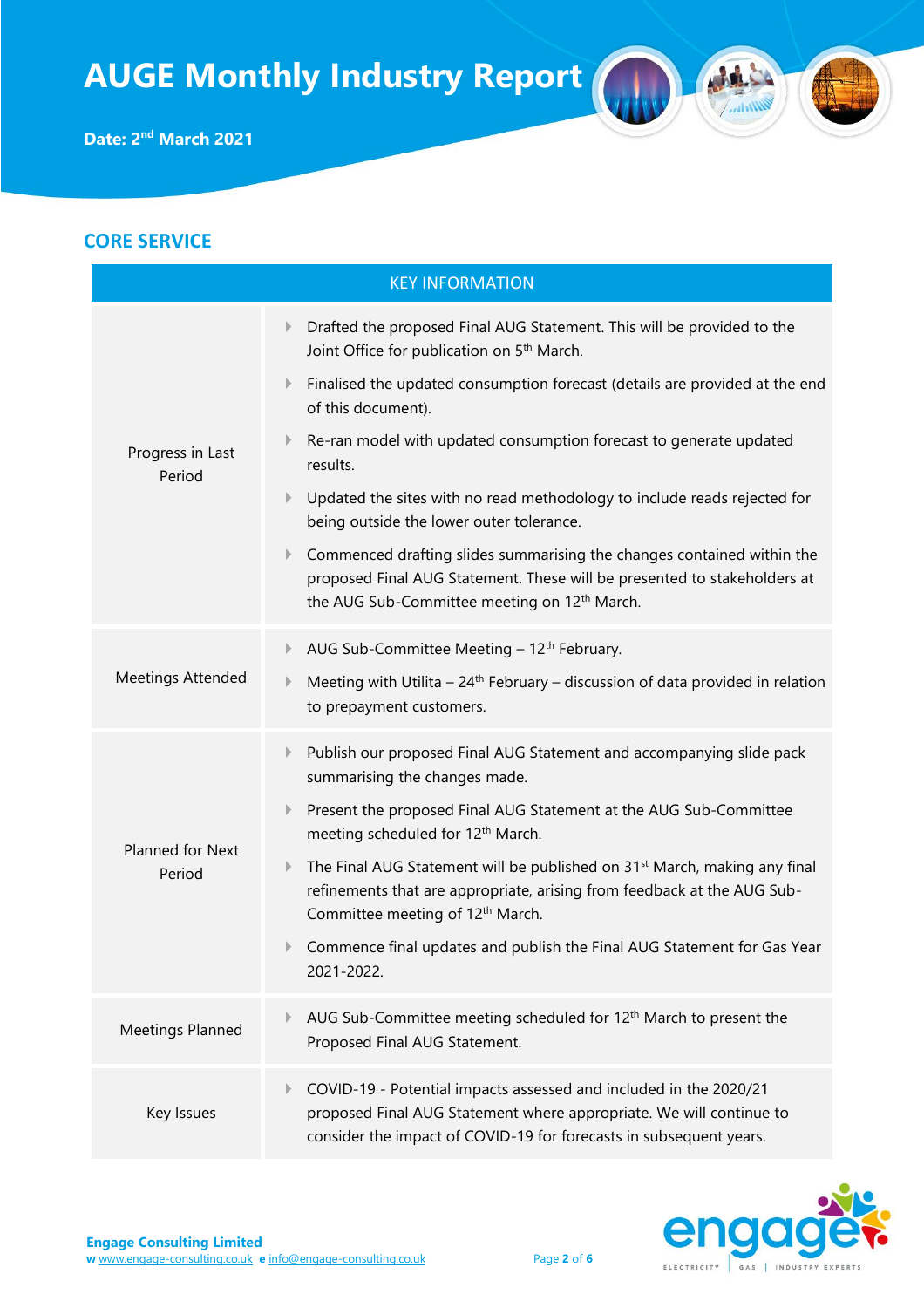

Key Risks None.

| <b>OTHER POINTS TO NOTE</b> |                                                                                                                                                                                                                                                                                                                                                                                                                                                                                                           |  |  |
|-----------------------------|-----------------------------------------------------------------------------------------------------------------------------------------------------------------------------------------------------------------------------------------------------------------------------------------------------------------------------------------------------------------------------------------------------------------------------------------------------------------------------------------------------------|--|--|
| Information<br>Provision    | None.                                                                                                                                                                                                                                                                                                                                                                                                                                                                                                     |  |  |
|                             | Ofgem Consultation – "The Retail Energy Code – Proposals for version 1.1"                                                                                                                                                                                                                                                                                                                                                                                                                                 |  |  |
|                             | Possibility that changes to the theft arrangements (TRAS, GTDIS) could affect<br>Þ.<br>detection levels during the 2021-2022 Gas Year.                                                                                                                                                                                                                                                                                                                                                                    |  |  |
| Industry<br>Consultations   | Having reviewed Ofgem's response to the consultation we have found no<br>$\mathbb{P}$<br>immediate impact on our existing theft methodology in the proposed Final<br>AUG Statement. However, we will await further information as to RECCo's<br>progress in the development of a Theft Reduction Strategy and theft<br>methodology and will consider any ensuing impact on our methodology as<br>appropriate. We also expect an impact for next year due to the temporary<br>halting of the TRAS service. |  |  |

As per the request made by stakeholders at the AUG Sub-Committee meeting of 12<sup>th</sup> February, an updated view of our Consumption Forecast for both the number of Supply Meter Points and the Consumption in the Target Gas Year is provided below.

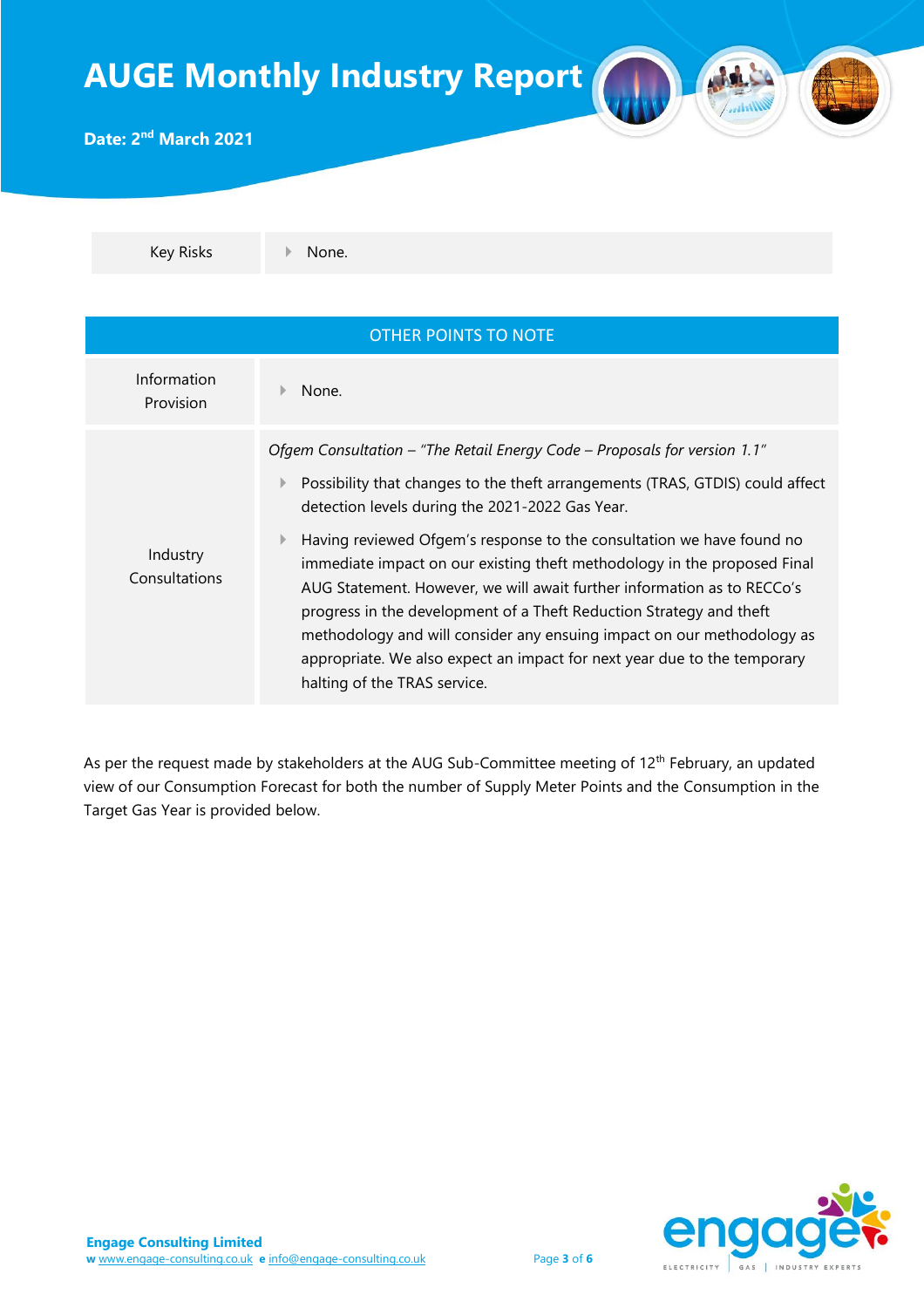**Date: 2 nd March 2021**

|                           |                |                          | <b>CLASS</b>   |                          |                |
|---------------------------|----------------|--------------------------|----------------|--------------------------|----------------|
| <b>EUC</b><br><b>BAND</b> |                | $\mathbf{1}$             | $\overline{2}$ | 3                        | $\overline{4}$ |
|                           | 1ND            |                          | -              | 3,445,178                | 18,916,800     |
|                           | 1PD            |                          | -              | 23,466                   | 1,854,498      |
|                           | 1NI            | 6                        | 51             | 62,091                   | 521,039        |
|                           | 1PI            |                          |                | 36                       | 3,188          |
|                           | 2ND            |                          |                | 3,149                    | 47,529         |
|                           | 2PD            |                          | -              | $\overline{\phantom{a}}$ | 1,859          |
|                           | 2NI            | $\pmb{0}$                | 14             | 35,867                   | 95,000         |
|                           | 2PI            | $\overline{\phantom{a}}$ | $\mathbf 0$    | 87                       | 160            |
|                           | 3              | $\mathbf{1}$             | 29             | 13,921                   | 29,415         |
|                           | $\overline{4}$ | $\mathbf{1}$             | 75             | 4,646                    | 12,941         |
|                           | 5              | 12                       | 77             | 847                      | 3,272          |
|                           | 6              | 40                       | 160            | 191                      | 1,208          |
|                           | $\overline{7}$ | 22                       | 139            | 85                       | 463            |
|                           | 8              | 97                       | 147            | 31                       | 252            |
|                           | 9              | 337                      | 10             | $\overline{4}$           | 31             |
|                           |                |                          |                |                          | 25,078,472     |

*Forecast Number of Supply Meter Points in the Target Gas Year*

*Forecast Consumption in the Target Gas Year (GWh)*

|                 |                |                          | <b>CLASS</b>                 |                |                |
|-----------------|----------------|--------------------------|------------------------------|----------------|----------------|
|                 |                | $\mathbf{1}$             | $\overline{2}$               | $\overline{3}$ | $\overline{4}$ |
|                 | 1ND            | -                        | -                            | 44,271         | 257,317        |
|                 | 1PD            | $\overline{\phantom{a}}$ | $\overline{\phantom{a}}$     | 279            | 18,158         |
|                 | 1NI            | $\mathbf 0$              | $\mathbf 0$                  | 1,810          | 10,118         |
|                 | 1PI            |                          |                              | $\mathbf 1$    | 38             |
|                 | 2ND            |                          |                              | 206            | 5,487          |
|                 | 2PD            |                          |                              | $\mathbf{1}$   | 198            |
|                 | 2NI            | $\pmb{0}$                | 3                            | 5,197          | 13,161         |
| <b>EUC BAND</b> | 2PI            | -                        | $\qquad \qquad \blacksquare$ | $\mathbf{1}$   | 6              |
|                 | 3              | $\mathbf 0$              | 16                           | 6,161          | 13,330         |
|                 | $\overline{a}$ | $\overline{3}$           | 99                           | 5,350          | 15,422         |
|                 | 5              | 44                       | 313                          | 2,802          | 11,122         |
|                 | 6              | 430                      | 1,552                        | 1,661          | 10,917         |
|                 | $\overline{7}$ | 628                      | 2,934                        | 1,738          | 9,437          |
|                 | 8              | 4,857                    | 5,917                        | 1,280          | 10,117         |
|                 | 9              | 58,683                   | 2,664                        | 203            | 2,306          |
|                 |                |                          |                              |                | 526,237        |

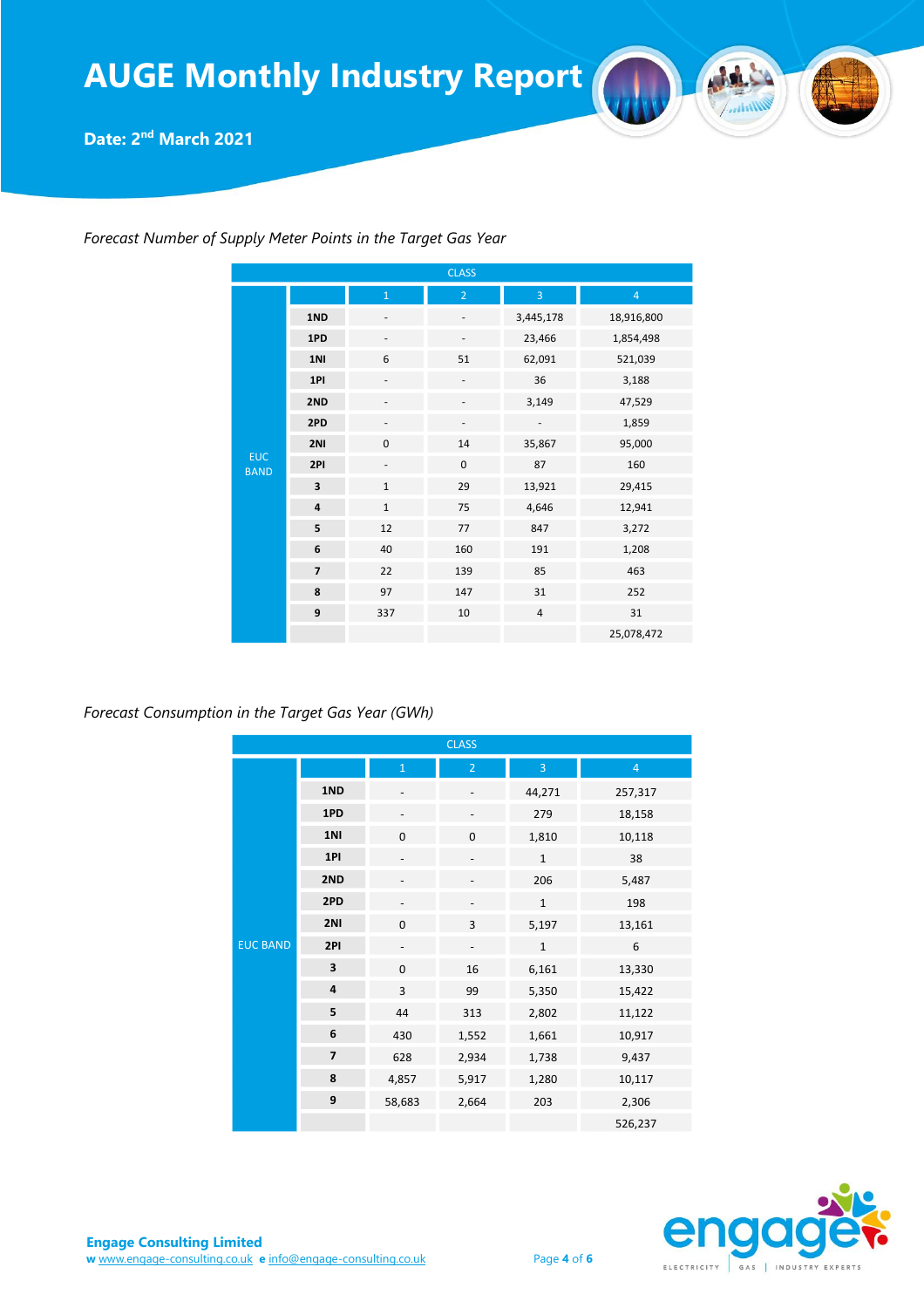### **INNOVATION SERVICE**

| <b>KEY INFORMATION</b>     |                                                                                                                                                                                                                                                                                                                                                                                                                                                   |  |  |
|----------------------------|---------------------------------------------------------------------------------------------------------------------------------------------------------------------------------------------------------------------------------------------------------------------------------------------------------------------------------------------------------------------------------------------------------------------------------------------------|--|--|
| Progress in Last<br>Period | Although on the agenda, we were unfortunately unable to obtain further<br>$\mathbb{R}$<br>feedback on the top 3 innovations at the AUG Sub-Committee meeting on<br>12 <sup>th</sup> February. To date, we have received one response indicating support<br>for the Audit of the Correction Factors innovation. Feedback from other<br>respondents is still awaited.<br>It was originally envisaged that approval to proceed with an investigation |  |  |
|                            | business case would have been received by 21 <sup>st</sup> January. It is unlikely we will<br>receive feedback and investigation business case approval ahead of the<br>next AUG Sub-Committee meeting on 12 <sup>th</sup> March. Therefore, the innovation<br>service status is now red.                                                                                                                                                         |  |  |
| Meetings Attended          | AUG Sub-Committee meeting - 12 <sup>th</sup> February.                                                                                                                                                                                                                                                                                                                                                                                            |  |  |
| Planned for Next<br>Period | Subject to feedback from stakeholders and approval at the relevant AUG<br>$\mathbb{R}$<br>Sub-Committee meeting, create the investigation business case and present<br>this at the next available AUG Sub-Committee meeting.                                                                                                                                                                                                                      |  |  |
| Meetings Planned           | AUG Sub-Committee meeting scheduled for 12 <sup>th</sup> March to request<br>Þ.<br>stakeholder feedback on proposed innovations, should this not be<br>forthcoming beforehand.                                                                                                                                                                                                                                                                    |  |  |
| Key Issues                 | The on-going delay in obtaining approval to proceed with the proposed<br>Þ.<br>innovation investigation means that creation of the investigation business<br>case is on hold until this is received. However, this will be prepared as<br>quickly as possible upon receipt of industry approval and presented at the<br>next available AUG Sub-Committee meeting following this.                                                                  |  |  |
| <b>Key Risks</b>           | None.                                                                                                                                                                                                                                                                                                                                                                                                                                             |  |  |



M

Antilly